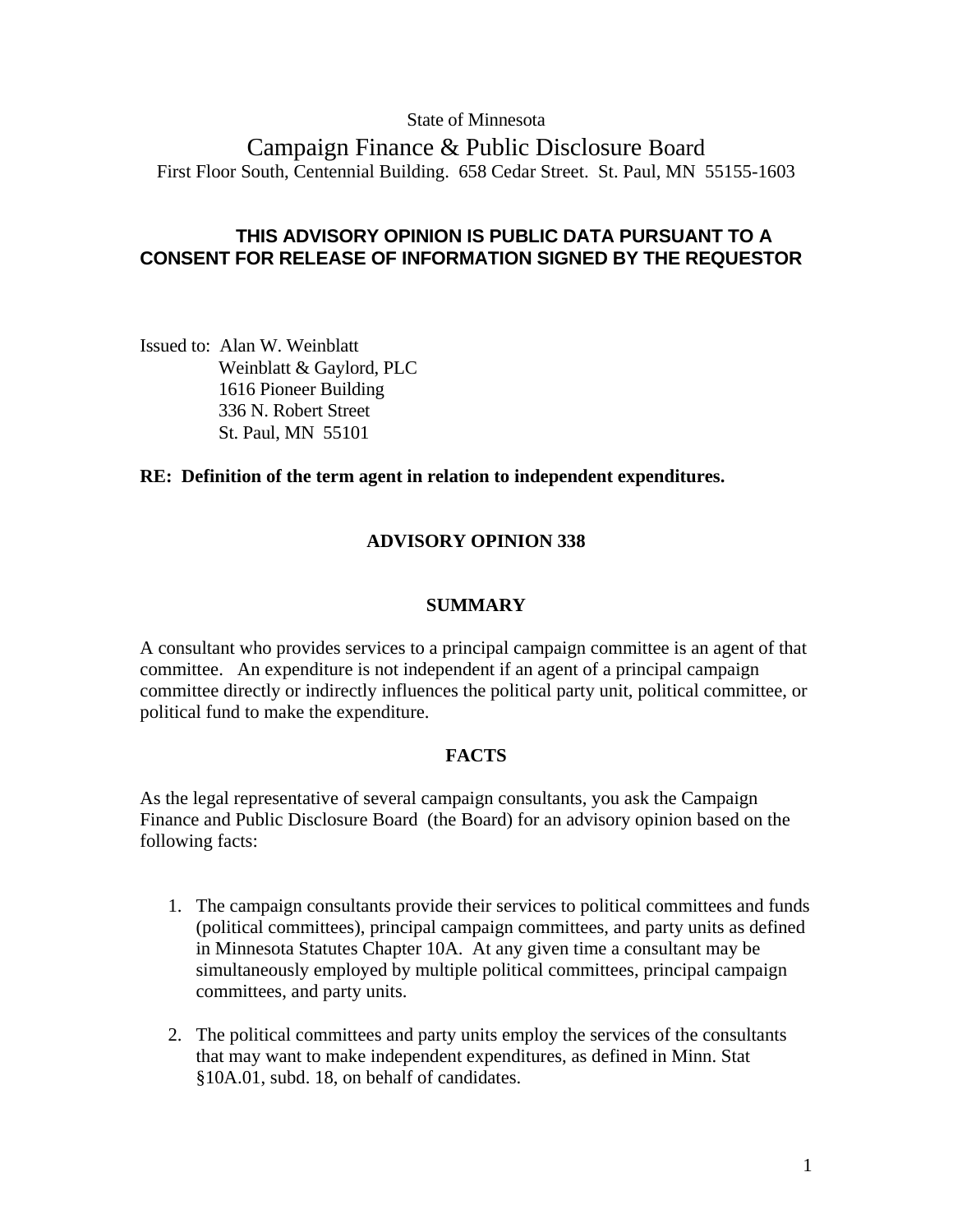3. For the purpose of this advisory opinion the term "candidate" means a candidate covered by the provisions of Chapter 10A.

## **ISSUE ONE**

May a political committee make an independent expenditure in support of a candidate for an office covered by Chapter 10A even though one of its consultants is also a fee for service paid consultant to the candidate who benefits from the independent expenditure?

## **OPINION**

Minnesota Statutes §10A.01, subdivision 18, provides in part: " 'Independent expenditure' means an expenditure expressly advocating the election or defeat of a clearly identified candidate, if the expenditure is made without the express or implied consent, authorization, or cooperation of, and not in concert with or at the request or suggestion of, any candidate or any candidate's principal campaign committee or agent." In the Board's view the statute requires a high wall of separation between the entity making an independent expenditure, and the candidate who benefits from that expenditure. A breach of that wall would occur if an "agent" of the principal campaign committee initiates, requests, suggests or influences an expenditure by a political committee or party unit that benefits the agent's candidate.

A consultant to a principal campaign committee is an agent of that committee because the consultant is engaged to perform duties that benefit the principal campaign committee. The consultant's status as an agent of the principal campaign committee provides an avenue for coordination, cooperation, and at least implied consent between the principal campaign committee and any entity making a political expenditure that benefits the principal campaign committee. If a consultant is simultaneously providing services to a principal campaign committee and a political committee or political party unit, the wall of separation needed to make a campaign expenditure independent may be compromised.

 Under certain circumstances, a consultant simultaneously employed by a principal campaign committee and an entity making independent expenditures may provide their services in an environment totally isolated from the independent expenditures. Such an environment would require strict adherence to internal procedures and controls establishing and maintaining separation between the consultant and the individuals and procedures used to make the independent expenditure, and prohibiting any contact or communications between them regarding such expenditures.

## **ISSUE TWO**

Using the scenario provided in Issue One, is the expenditure independent if the political committee does not compensate the consultant for their services?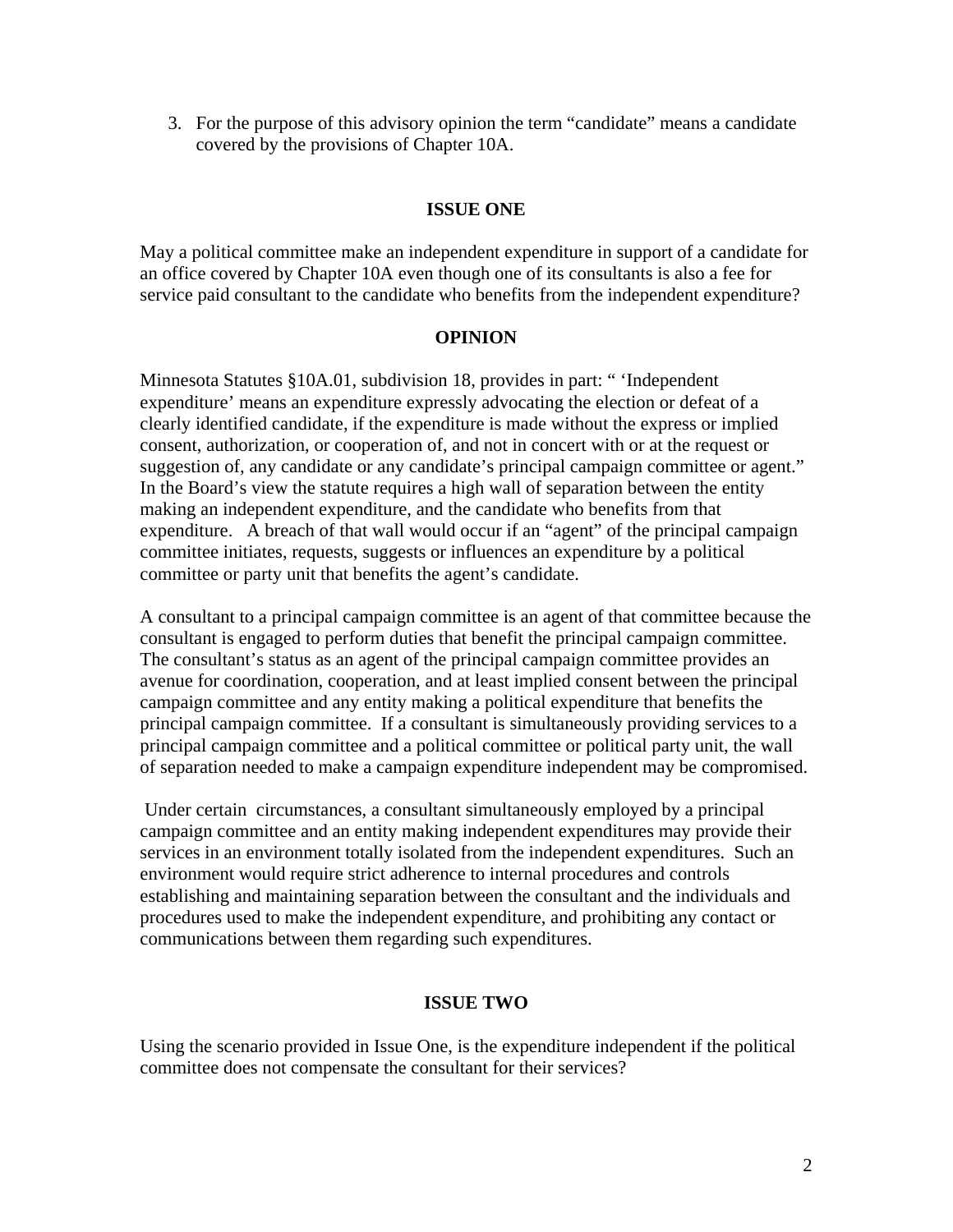#### **OPINION**

The consultant's relationship to the principal campaign committee makes them an agent of the principal campaign committee regardless of any compensation they may receive for services provided to the political committee or party unit. An expenditure is not independent if an agent of the principal campaign committee that benefits from the expenditure directly or indirectly influences the political committee or party unit making the expenditure.

#### **ISSUE THREE**

Using the scenario provided in Issue One, is the expenditure independent if the candidate or the candidates principal campaign committee does not compensate the consultant for their services?

#### **OPINION**

The consultant provides services that have the goal of assisting the candidate and the principal campaign committee. This makes the consultant an agent of the committee regardless of any compensation received. As stated above, an agent of a principal campaign committee must be isolated from the processes and individuals used to make independent expenditures.

#### **ISSUE FOUR**

Using the scenario provided in Issue One, is the expenditure independent if the consultant does or does not receive a fee from both the political fund and one or more candidates or principal campaign committees, which may be the beneficiaries of a political committees independent expenditures?

#### **OPINION**

As with Issues One, Two, and, Three it is the purpose and nature of the relationship between the consultant and the principal campaign committee that makes the consultant an agent of the principal campaign committee. The presence or lack of compensation does not change the Board's view that a consultant is an "agent" for the purposes of Min. Stat. §10A.01, subd. 18. As with the previous issues in this opinion, the Board's position is that an agent of a principal campaign committee cannot simultaneously provide services to a political committee or party unit that wishes to make an independent expenditure for the benefit of the agent's candidate unless the agent is thoroughly isolated from the procedures and individuals making the independent expenditure.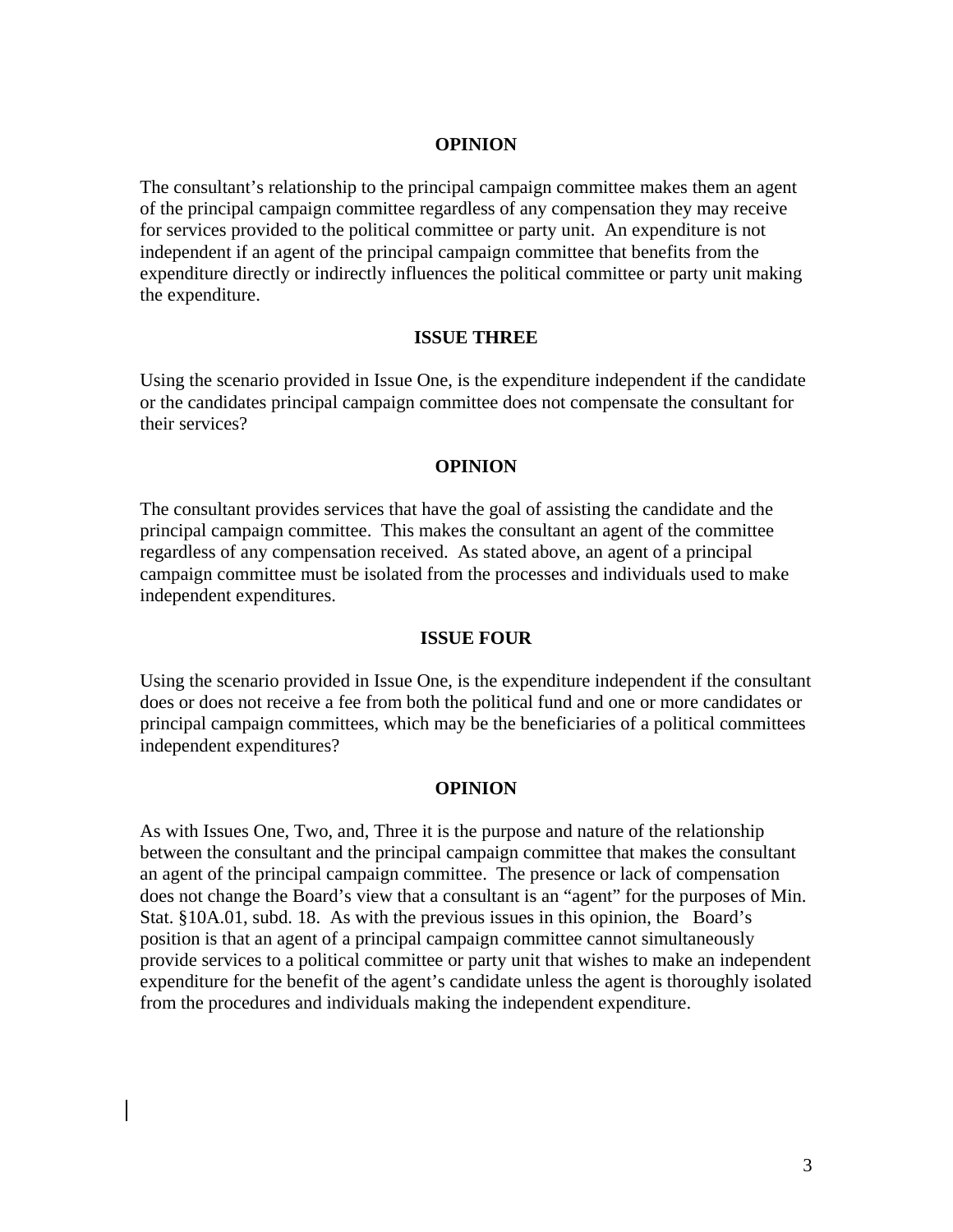#### **ISSUE FIVE**

Can a political party unit make independent expenditures that benefit one or more candidates if the party unit receives services from a consultant that also provides services to at least one of the candidates that would benefit from the independent expenditure?

### **OPINION**

A political party unit is treated in the same manner as a political committee under the provisions of Minn. Stat. §10A.01, subd. 18. Therefore the opinion expressed in Issue Four applies here as well.

However, Minn. Stat. §10A.275 provides for specific types of multicandidate political party expenditures that are not subject to the same standards of separation required of independent expenditures. A multicandidate expenditure as defined in this statute may occur even if the party unit and one or more candidates who benefit from the expenditure are employing the same consultant. A multicandidate expenditure does not count against any candidates spending limit, and does not need prior approval from the principal campaign committees that benefit from the expenditure.

#### **ISSUE SIX**

If a consultant or a member of the principal campaign committee does not have actual oral or written authority to make or authorize the making of expenditures on behalf of the candidate or the candidate's principal campaign committee, may they participate with a political committee or party unit in making an independent expenditure that benefits the principal campaign committee?

#### **OPINION**

No. As provided by Minn. Stat. §10A.17, subd. 1, only the treasurer or deputy treasurer of a principal campaign committee may authorize expenditures for the committee. The separation required for an independent expenditure by Minn. Stat. §10A.01, subd. 18, extends beyond the treasurer and deputy treasurer to the candidate, all members of the principal campaign committee, and agents of that committee.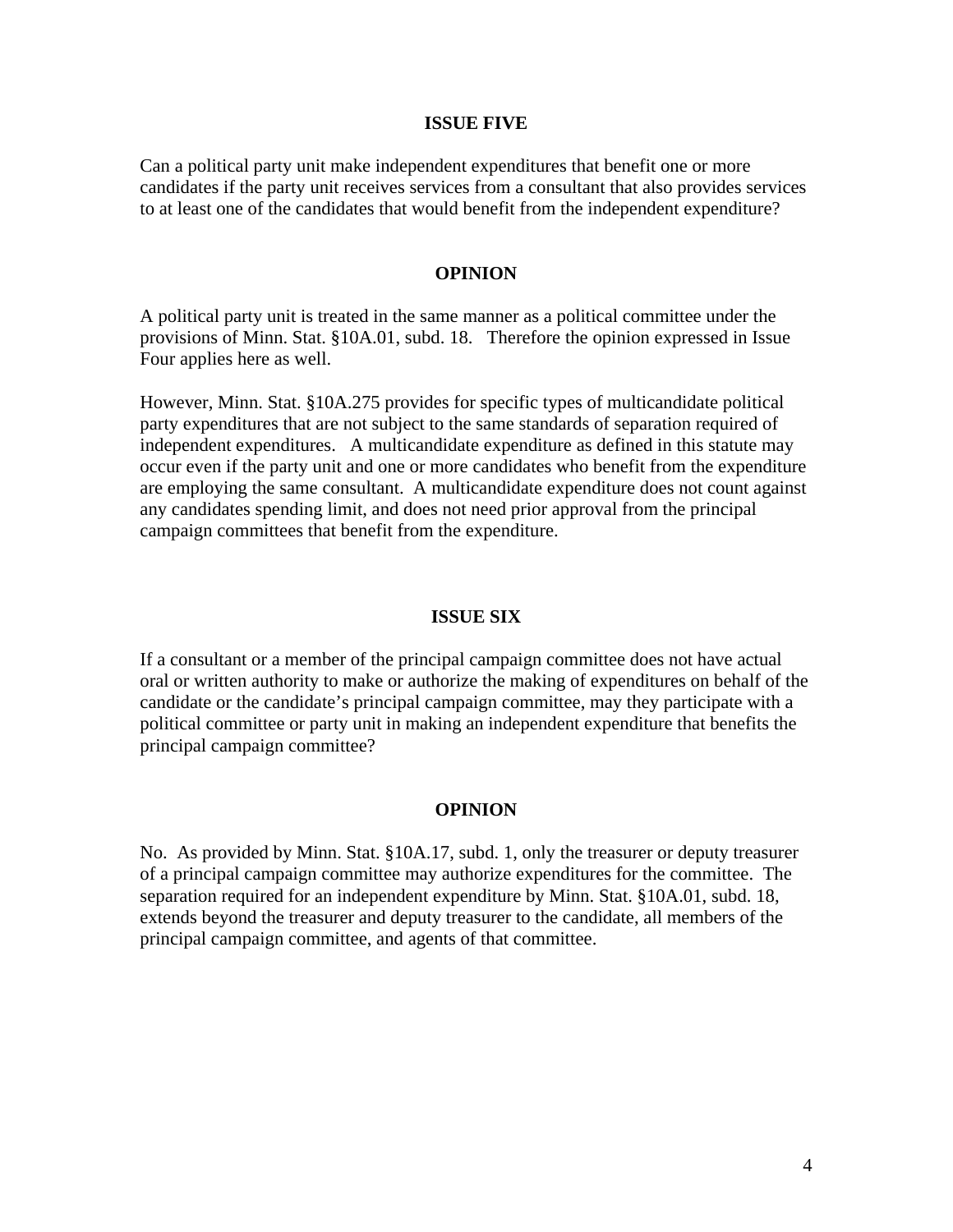#### **ISSUE SEVEN**

If a consultant or a member of the principal campaign committee is not placed in a position in which they may authorize expenditures on behalf of the candidate or the principal campaign committee, may they participate with a political committee or party unit in making an independent expenditure that benefits the principal campaign committee?

#### **OPINION**

No. The authority to make or authorize expenditures is not the only way a person may be an agent of a candidate or committee, and is not needed to conduct the types of communication prohibited between principal campaign committees or their agents and an entity making an independent expenditure.

Issued  $4|23|02$ 

ellee

uetas K. Kelley, Chair Campaign Finance and Public Disclosure Board